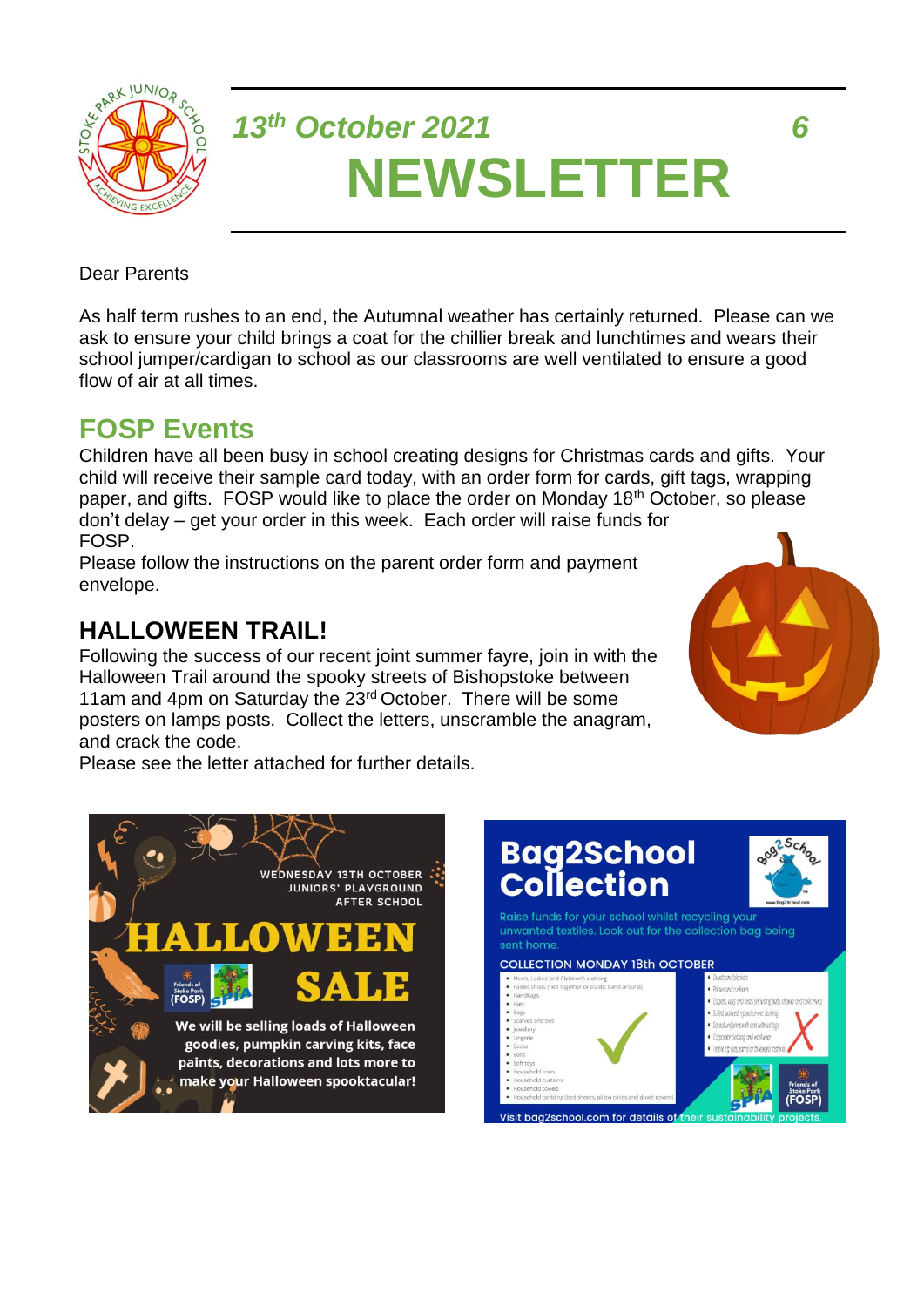#### **Harvest Assembly**

Thank you to those of you who have already sent your donations into school. A reminder to please send in your donations this week for collection on Friday by Eastleigh Basics Bank.



#### **Individual Photographs**

A reminder that the deadline for orders is Tuesday 19th October 2021.

#### **School Dinners**

Is your child a fussy eater? You may find that by having school meals our child will try foods that they wouldn't necessarily have at home. With a wide range of nutritious meat, vegetarian and 'street' foods. HC3S, our caterer, have a helpful guide on their website – <https://bit.ly/2Wr3Eu7>

## **School Uniform**

I am pleased to inform you that we now have a good stock of uniform for sale in the school office, which can be purchased using your scopay account.

The uniform is supplied by Skoolkit, but is slightly cheaper than the shop.

Unfortunately, we do not receive a notification that you have ordered, so you will need to let us know by calling into reception to collect it.

We sell sweatshirts, cardigans, polos, pe t-shirts, book bags and PE bags.

### **Lost Property**

Another reminder that a large number of school jumpers and cardigans is in our lost property in the school reception. Any unclaimed items will be removed at the end of half term and given to FOSP for re-sale.

Allison Jenkins Headteacher